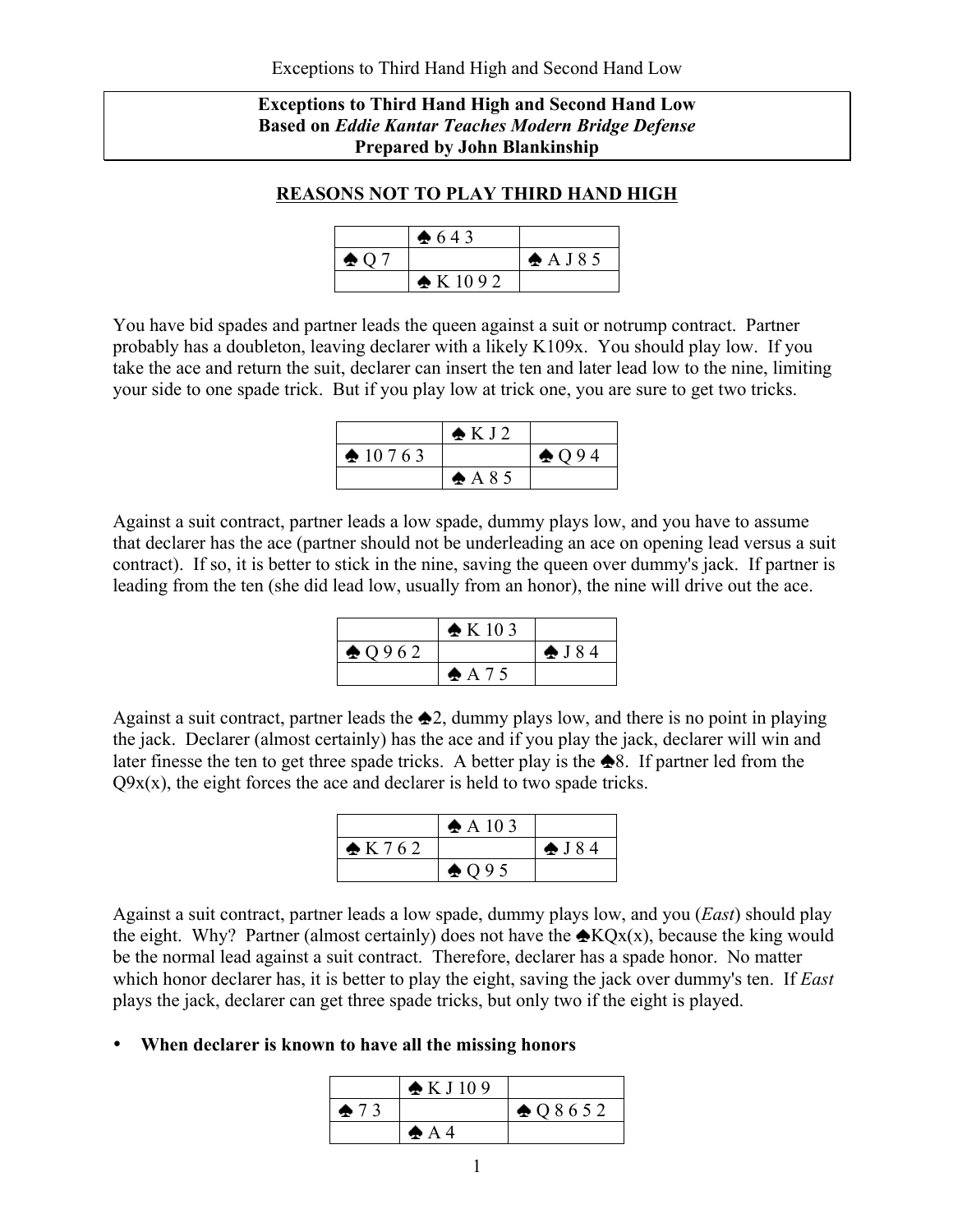Against a suit contract, partner leads the  $\triangle 7$  and dummy plays the enticing jack. Don't go for it! Play low. Declarer (almost certainly) has the ace and it may be doubleton. Why give declarer four spade tricks when she is only entitled to two or three.

• **When partner leads from a known doubleton against a suit contract and you have the ace but no outside entry, signal encouragement — don't play the ace**

|                                                                        | $\triangle$ J972<br>$\blacktriangledown$ KQ 105<br>$\bullet$ 2<br>$\pm$ KQ43         |                                                                            |
|------------------------------------------------------------------------|--------------------------------------------------------------------------------------|----------------------------------------------------------------------------|
| $\triangle$ K 43<br>96<br>$\triangle$ A 876<br>$\cdot\cdot\cdot$ 10862 |                                                                                      | $\clubsuit 65$<br>$\blacktriangleright$ A 742<br>$\bigstar$ 19543<br>$+97$ |
|                                                                        | $\triangle$ A Q 10 8<br>$\blacktriangledown$ J 8 3<br>$\blacklozenge$ K Q 10<br>⊕AJ5 |                                                                            |

*South* opens the bidding with 1NT, *North* responds 2 $\triangle$  Stayman, *South* bids 2 $\triangle$ , and *North* bids  $4\spadesuit$ . Partner (*West*) leads the  $\blacktriangledown$ , which figures to be the top of a doubleton; it can't be a singleton because *South's* bid of 2<sup> $\triangle$ </sup> denies four hearts. You (*East*) should signal encouragement with the  $\vee$ 7 (standard carding) and allow declarer to win the first trick. When partner gets in with the  $\bigstar K$ , she can return her remaining heart to your ace, and your heart return allows partner to ruff. The  $\blacklozenge$  A is the setting trick.

• **When you have to retain a high honor to prevent declarer getting to the dummy and running an established suit**

|                          | $\triangle$ J 104           |                   |
|--------------------------|-----------------------------|-------------------|
|                          | 73                          |                   |
|                          | $\bullet$ 765               |                   |
|                          | $\bullet$ KQJ109            |                   |
| $\triangle$ K963         |                             | $\triangle$ Q 7 2 |
| $\blacktriangledown$ Q J |                             | 9652              |
| $\bigstar$ J942          |                             | $\triangleq 103$  |
| $\pm 652$                |                             | $\triangle$ A 87  |
|                          | $\triangle$ A 8 5           |                   |
|                          | $\blacktriangledown$ A K 84 |                   |
|                          | $\triangle$ A K Q 8         |                   |
|                          | $\clubsuit$ 43              |                   |

Against a 3NT contract, partner (*West*) leads the  $\triangle 3$  and dummy plays the  $\triangle 1$ . You (*East*) should play low to keep declarer from getting to dummy to cash her established club suit.

# **REASONS TO PLAY SECOND HAND HIGH**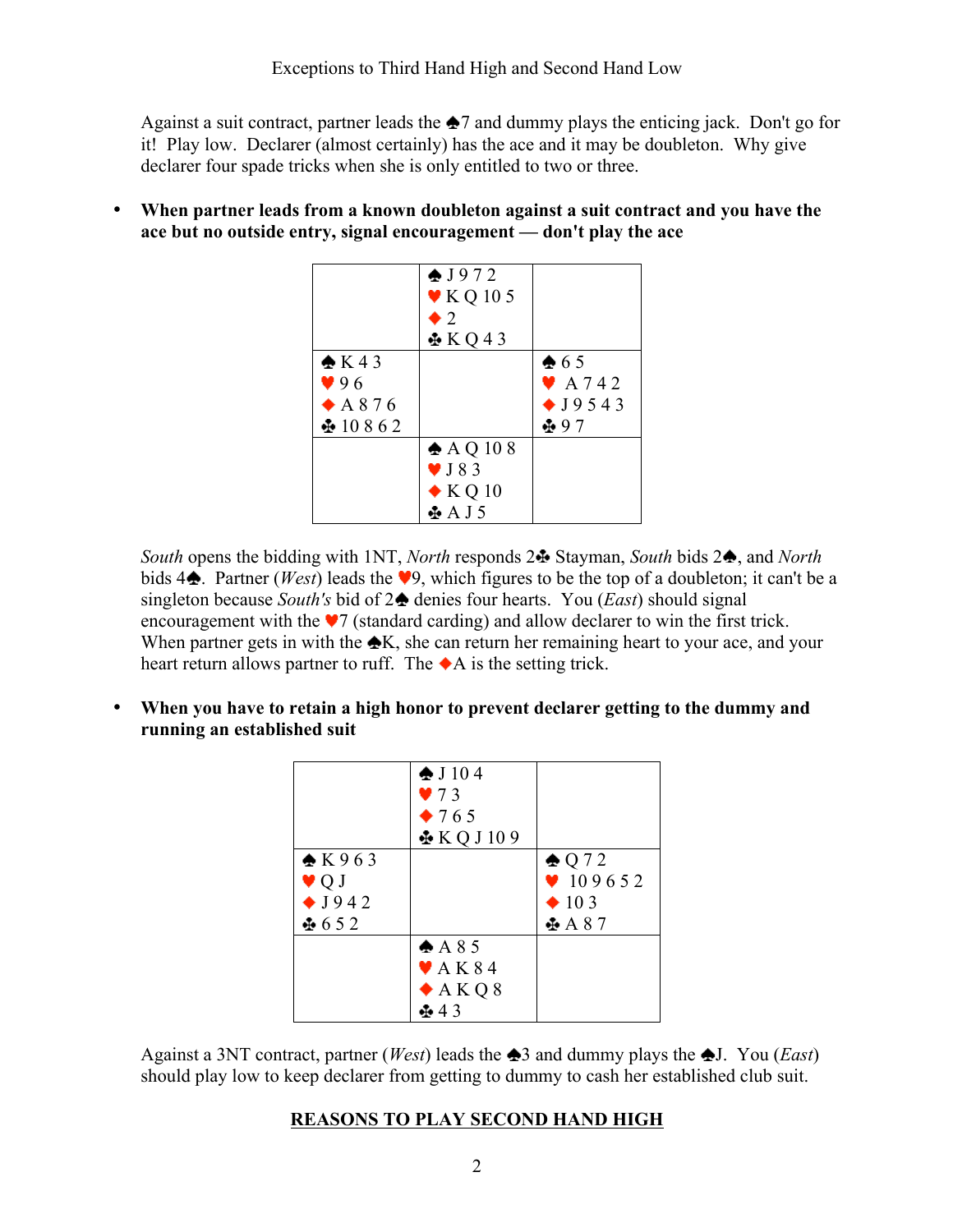|                          | $\triangle$ 72            |                   |
|--------------------------|---------------------------|-------------------|
|                          | 743                       |                   |
|                          | $\triangle$ A K 1094      |                   |
|                          | $+654$                    |                   |
| $\triangle$ KQJ94        |                           | $\triangle 1063$  |
| $\blacktriangledown$ K 2 |                           | $\bullet$ 10865   |
| $\blacklozenge$ Q 7      |                           | $\bullet$ J 8 6 2 |
| $\cdot\cdot\cdot$ 10832  |                           | $+97$             |
|                          | $\triangle$ A 8 5         |                   |
|                          | $\blacktriangledown$ AQJ9 |                   |
|                          | $\bullet$ 53              |                   |
|                          | $\triangle$ AKQJ          |                   |

# • **To kill a long suit in dummy**

Against a 3NT contract, you (*West*) lead the  $\triangle K$ , partner playing low (standard carding) denying the jack or ace. Declarer also plays low. You continue spades, and declarer wins the third spade. When declarer now leads a low diamond, play the queen! If you play low, declarer sticks in the nine, partner wins the jack, and returns a heart. Declarer takes the ace, leads a second diamond, your queen falls, and declarer has ten tricks.

However, if you play the queen on the first diamond lead, dummy cannot duck lest you take the setting tricks in spades. If dummy wins and a heart finesse is taken, you win and cash your winning spades. Or, if dummy takes your  $\triangleleft Q$ , crosses to a club, and takes a second diamond finesse, it's even worse. Partner wins and returns a heart or a club. Down two.

|                          | 2754                          |                               |
|--------------------------|-------------------------------|-------------------------------|
|                          | $\blacktriangleright$ A K Q   |                               |
|                          | $\bullet$ 75                  |                               |
|                          | $\clubsuit$ Q J 10 9 3        |                               |
| $\triangle$ Q J 10 8 3 2 |                               | $*96$                         |
| $\blacktriangledown$ 54  |                               | $\blacktriangledown$ J973     |
| $\triangle$ 10 3 2       |                               | $\bigstar$ J984               |
| $\triangle$ A 5          |                               | $\mathbf{\mathbf{\Phi}}$ K 76 |
|                          | A K                           |                               |
|                          | $\blacktriangledown$ 10 8 6 2 |                               |
|                          | $\triangle$ A K Q 6           |                               |
|                          | $-842$                        |                               |

# • **To preserve an entry to partner's hand**

Partner (*West*) opens a weak 2<sup> $\triangle$ </sup> bid (showing a 6-card suit), and *South* ends up in a 3NT contract. Declarer wins the  $\triangleq$ O opening lead with the king, crosses to dummy with a heart, and shrewdly leads the  $\clubsuit Q$ . You (*East*) should go up with the king! If declarer has the  $\clubsuit A$ , you are doomed anyway, so you have to play partner for that card. And if partner has the A, you have to be the one that wins the first club, so that you can continue a spade, establishing the suit for your partner. When partner gets in with the  $\clubsuit A$ , her spades are ready to go. However, if you duck the first round of clubs and partner wins the first club and establishes spades, you won't have a spade to return when you get in with the  $\mathbf{\&K}$ .